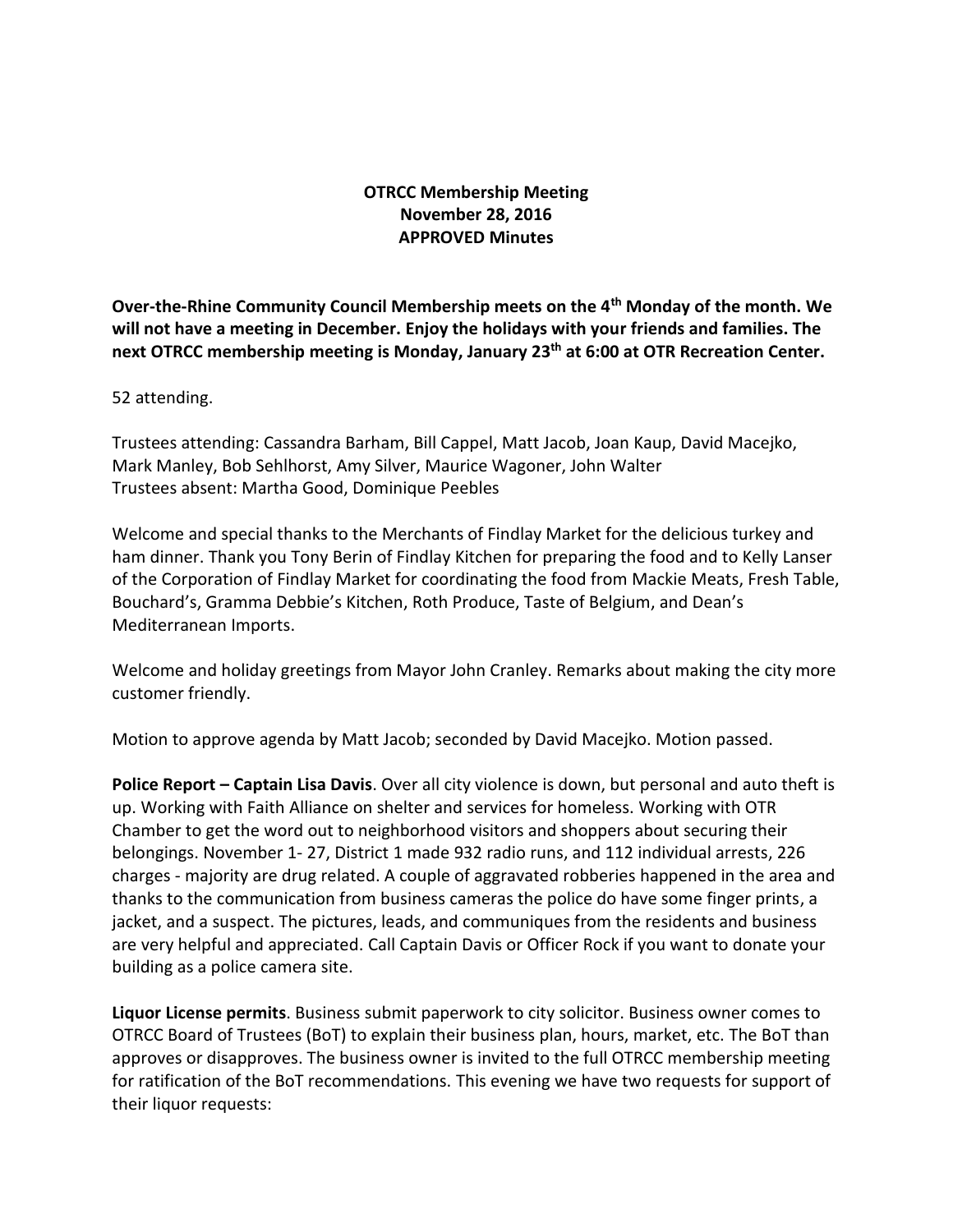**The Rhined**, **Owners Stephanie and Dave Webster**. 1737 Elm Street, hours are 10 a.m. – 8 p.m. Will open themselves and then eventually hire two part-time people with food retail experience. Motion for letter of support by Dave Macejko. Second Eric Haberthier. Motion passed.

**Take-Away, Owner Dustin Miller**. 1324 Main Street. Dustin also owns Collective Espresso on Woodward Street. Opening a deli and mini grocery store with multiple price points and carry out sandwiches, beer and wine. Hours are 9 a – 9p. Forecasting it will create about 5 jobs and will give preference to qualified local residents to fill those positions. Matt Jacob motioned to submit a letter of support to Take-Away; David Macejko seconded. Motion passed.

**Daily Bread, Executive Director Georgine Getty**. Cincinnati's largest soup kitchen corner of Elder and Race. Open every day except Thanksgiving and Christmas. Have an after school program from 2p – 5:30 p.m. If you are looking for volunteer opportunities, you are welcome to contact Georgine at 513-621-6364.

**Rothenberg School. Principal Amber Simpson.** Thank you for voting for Issue 44. Introduced a new social media communication tool for teachers and parents. With the success of monthly fundraisers, they will be taking 50  $5<sup>th</sup>$  and  $6<sup>th</sup>$  graders to Space Museum at Washington DC this spring. Cost for the trip is \$560 per students. If you'd like to send a donation, make it payable to Rothenberg PTO and mail it to Amber Simpson, Rothenberg School, 241 E. Clifton Ave, 45202

**Fady Isaac, Owner of New York Groceries**. Opened the grocery on Sept 15 at 1214 Main Street. Hours are 10 a.m. – 10 p.m. Frozen food, dairy, general staples, selectin of beer and wine. Works it himself with one other employee. Circle A was more of a convenient store, the New York Groceries has a Good Neighbor Agreement with the city and is very different from Circle A. If you come in you can make your own comparisons. Invite everyone to come visit and shop and tell me what you think and what you may like me to add selection. This liquor license is a transfer not a new license so there is no letter of support from the OTR Community Council required or requested. Residents requested a copy of Good Neighbor Agreement and it will be posted on the OTRCC website.

**Cincinnati Water Works, Lorri Winchester.** Residents can request test kits and/or inspection of your homes for lead in water by calling 651-lead or through their website: [www.lead.mygcww.org](http://www.lead.mygcww.org/) This website also shows results of testing in various schools.

**Rhine Development Corporate, Lisa Diedrichs & Cathy Caldemeyer**. Renovating properties at the 5 lots at 1512-1520 Republic Street as single family homes. Working with OTR infill committee. Previously renovated 1523 Republic Street. Goal includes adding trees to the lots once they have the buildings done. They are not big developers and estimate it will take them four years to get the project finished. They worked with 3CDC to identify the properties, wrote letters to the city explaining general plans, went through the city planning commission, and will eventually have to go in front of city council.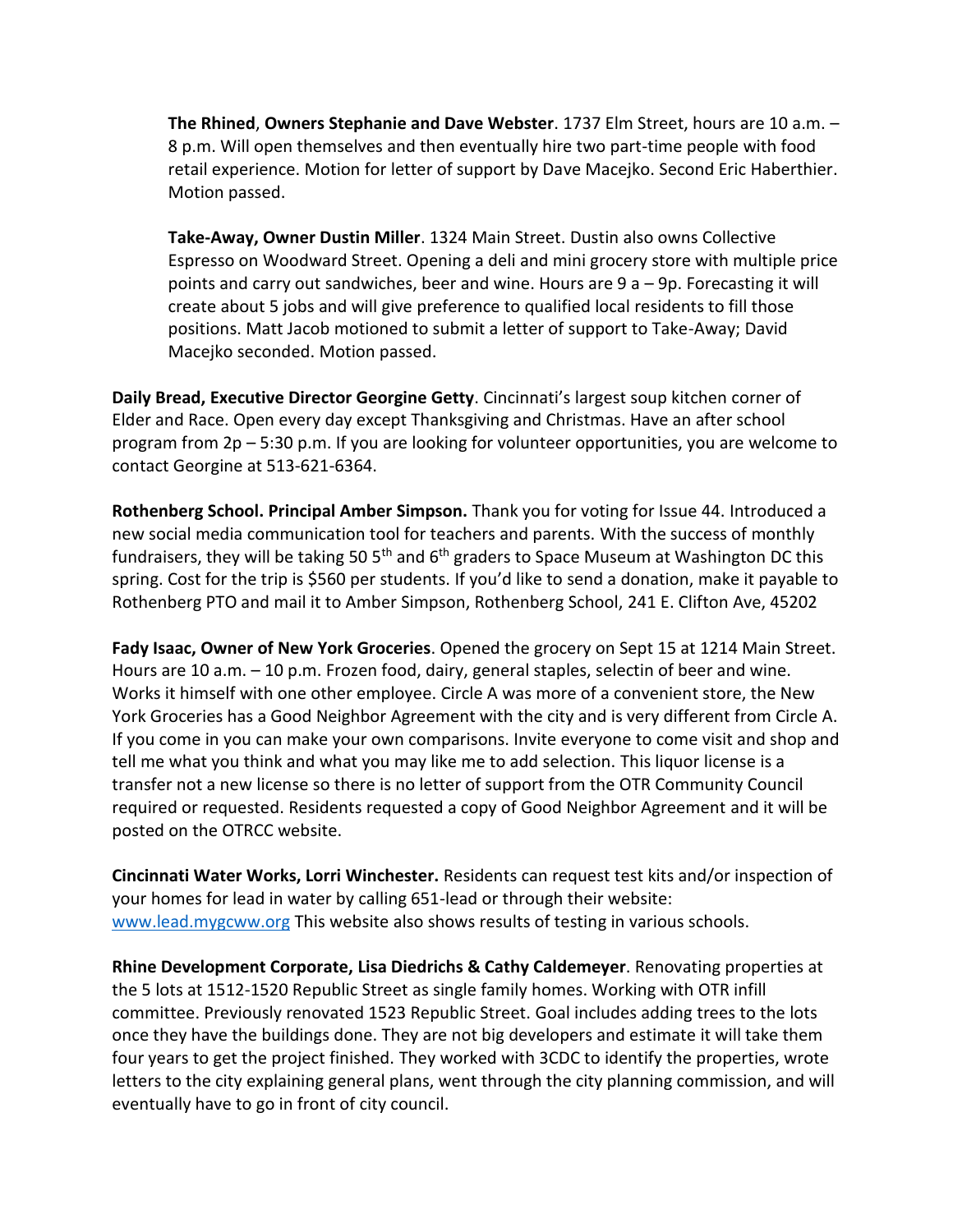#### **Consent items**

Motion made by Mark Manley to approve October membership minutes; seconded by Matt Jacob. Motion passed.

Motion made by Peter Hames to accept Treasurer's Report; seconded by Mark Manley. Motion passed.

MOTION: Peter Hames moves that the draft of September minutes be added to the January meeting agenda. Josh Spring seconded. Motion approved.

MOTION: Josh Spring requested that the BoT minutes be posted to website in advance of full membership meeting.

### **Voting Items**

**1500 block of Race Street, 3CDC, CJ Montante and Lann Field.** Project has evolved in response to residents' input and includes condos, townhomes, affordable homes, market rate homes, commercial spaces, parking, restored historic building, and infill structures. 3CDC will take this plan to Historic Review Board for approval in December. Seeking approval tonight from OTRCC Membership. 3CDC is partnering with Model Group and Cornerstone on this plan who can help with funding to make it possible to include affordable housing. After questions, comments and discussion, Eric Eric Haberthier made a motion to approve a general letter of support from OTRCC for this plan assuming attention to the issues of roofline, glazing, affordability and continued successful communication between OTR Infill Committee; David Macejko seconded. Motion passed.

**33 Green Street, 3CDC, CJ Montante and Lann Field.** The building is north of Liberty, and 3CDC is partnering with Model Group and Cornerstone. The request is for a letter of support to seek a use variance for that commercial space to take to the Historic Review board. Motion to submit that letter of support. Motion made by Eric Haberthier; seconded by John Walter. Motion passed.

## **NSP Grants for 2017**

Last year's program included flower pots, OTR Community Festival. We are soliciting ideas from the full membership before December 31, 2016 for the best use of the \$7700 available in this year's Neighborhood Support Program. Each project needs someone who will take full responsibility of seeing the project, begin, complete and wrap up all loose ends including receipts and bills by the end of August, 2017. Complete the following form for each project and email it to Mark Manley [mmanley06@gmail.com](mailto:mmanley06@gmail.com) before December 31.

## **Detailed Project Information**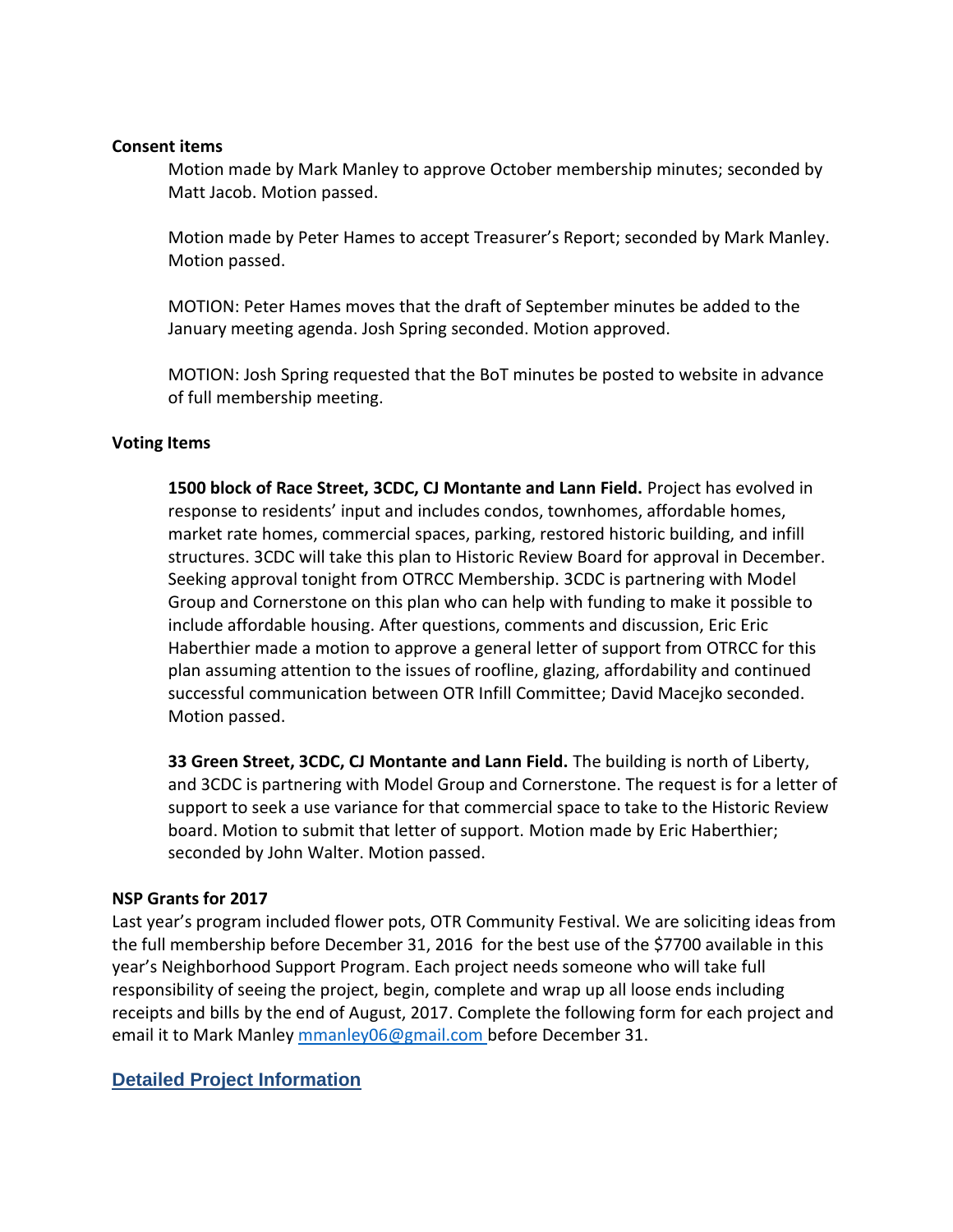**\*\*\***Fill out a page for each of your proposed projects\*\*\*

| <b>PROJECT NAME</b>                |
|------------------------------------|
|                                    |
| <b>WHAT WE INTEND TO DO</b>        |
|                                    |
|                                    |
|                                    |
|                                    |
| HOW WE INTEND TO DO IT             |
|                                    |
|                                    |
|                                    |
|                                    |
|                                    |
| <b>HOW WE WILL MEASURE SUCCESS</b> |
|                                    |
|                                    |
|                                    |
|                                    |
|                                    |
|                                    |
| <b>VOLUNTEER HOURS</b>             |
|                                    |
|                                    |
|                                    |
|                                    |
|                                    |
|                                    |

Email your NSP ideas now to Mark Manly at [mmanley06@gmail.com](mailto:mmanley06@gmail.com) or any board member.